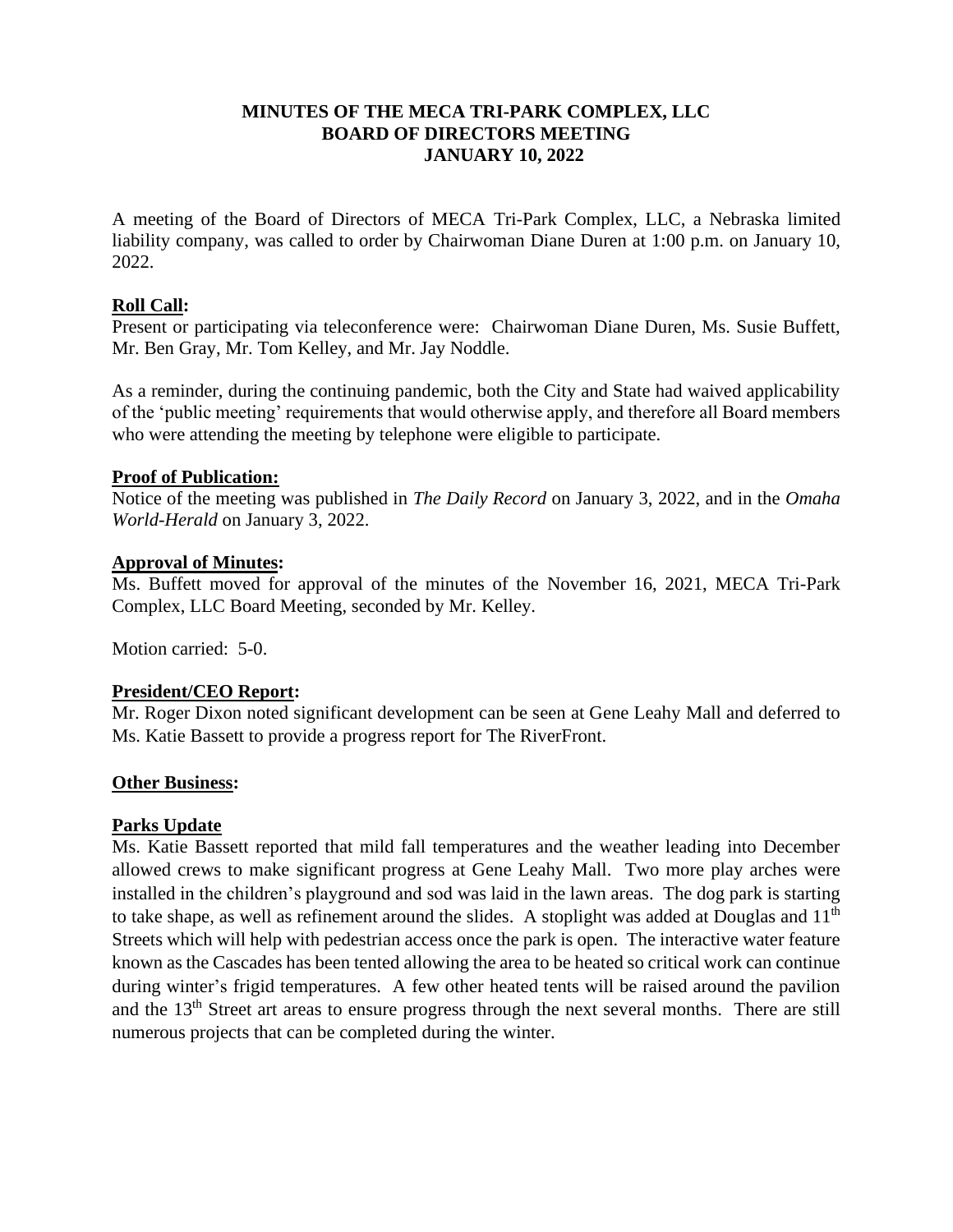Conversations continue with program partners for community events in the 2022 summer calendar. MECA is also actively planning an exciting opening ceremony for Gene Leahy Mall during the 2022 Memorial Day weekend.

Crews continue utilities installation, dirt and foundation work at Heartland of America Park and Lewis & Clark Landing. This will progress throughout the winter creating a pathway in preparation for spring amenities.

# **Public Relations Update**

Ms. Kristyna Engdahl stated that November and December's earned media value totaled about \$220,400, reaching 5.2 million people in November and closer to 8 million people in December with both traditional and social media stories about the project. Some of these articles were more about ancillary endeavors such as Central Park Plaza's development, but all mention The RiverFront as being a catalyst for growth or positive evolution in downtown Omaha. There were 116 mentions over the last two months. The 2021 total earned publicity was \$628,700.

Another informative newsletter was distributed in December. It provided in-depth information and construction information about Heartland of America Park's Skate Ribbon, as well as the Farnam Pier, revealing that the crane placing the pier will be the largest ever used in downtown Omaha. Following that newsletter, the *Omaha World-Herald* also did a story on the Skate Ribbon with some more information on its progress.

Last week, Ms. Bassett and Ms. Engdahl remotely joined an interview for KETV's Sunday morning Chronicle program, where The RiverFront was included in a list of exciting developments to come in 2022 – namely with Gene Leahy Mall's scheduled reopening for this summer. Topics included the exciting amenities already taking shape within the area, and all the great things still to come throughout the entire park.

The RiverFront will participate in another interview with *Civil Engineering Magazine*. This trade publication is curious about the history of the area and the project's key goals. According to their website, the American Society of Civil Engineers (who this publication serves) has 150 thousand members in nearly 200 countries.

Lastly, likely later this week MECA is planning a media availability with one of the first art pieces destined for the Gene Leahy Mall Sculpture Garden. Reporters will not only see the piece itself, but also receive photos depicting the complicated reconstruction process upon its arrival in Omaha. This story will also provide an opportunity to talk about The RiverFront's partnership with KANEKO in securing these sculptures and possibly even an availability with the artist, who can discuss both the piece and being among the Sculpture Garden selections.